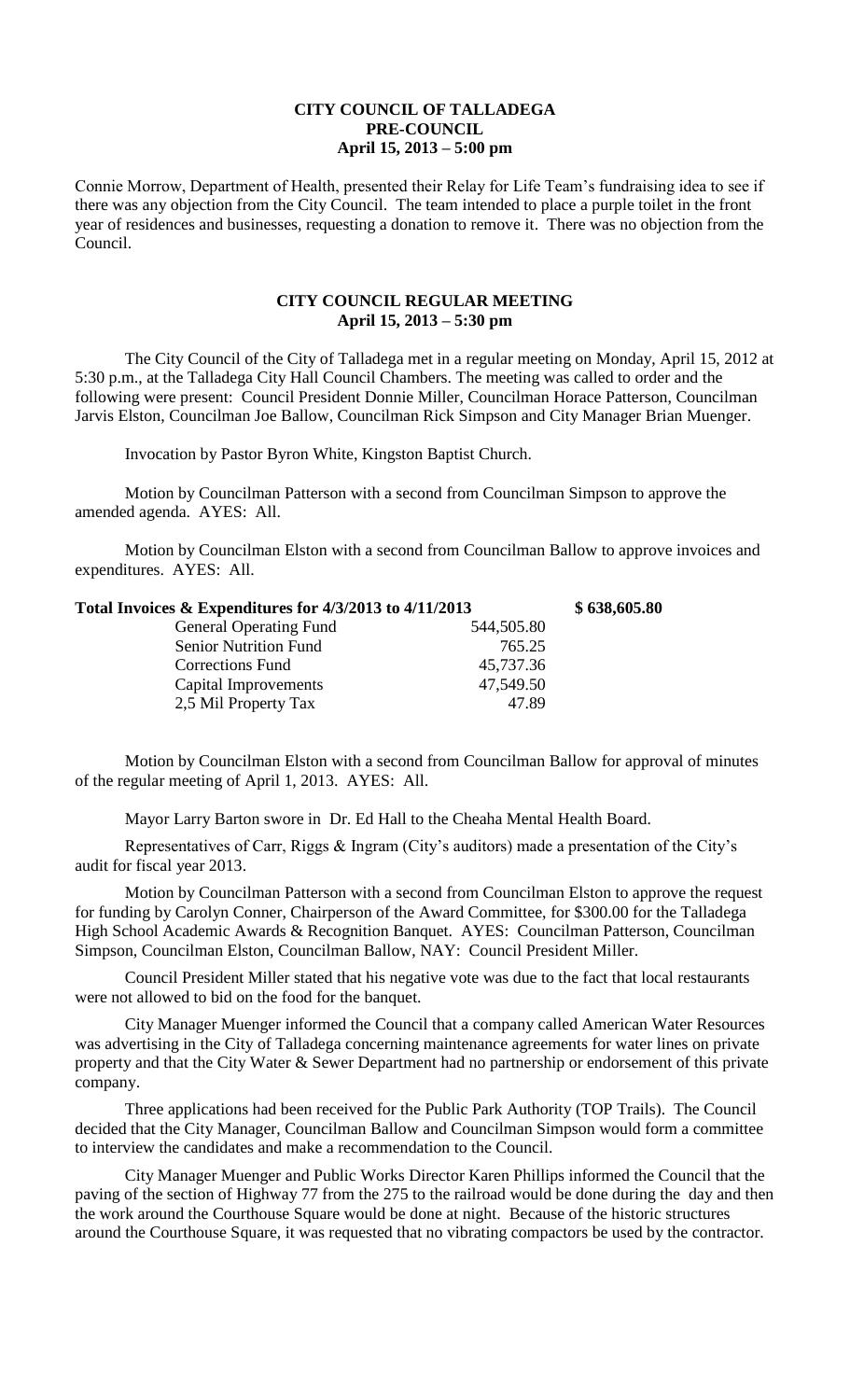**Ordinance #1744** to prohibit commercial trucks in both directions on the section of Eastaboga Road beginning at the intersection of Alabama Highway 275 By-pass and ending at the intersection of Alabama Highway 21.

Motion by Councilman Elston with a second from Councilman Simpson for immediate consideration of Ordinance #1744. Roll Call. AYES: All.

Motion by Councilman Elston with a second from Councilman Patterson for reading of the heading only of Ordinance #1744. Roll Call. AYES: All.

AN ORDINANCE TO PROVIDED FOR THE CONTROL OF COMMERCIAL TRUCK TRAFFIC ALONG THE PORTION OF EASTABOGA ROAD FROM THE INTERSECTION OF EASTABOGA ROAD AND AL HWY 275 BY-PASS CONTINUING TO THE INTERSECTION OF EASTABOGA ROAD AND AL HWY 21 PROHIBITING THE COMMERCIAL TRUCK TRAFFIC HAVING A WEIGHT OF GREATER THAN 26,000 POUNDS GROSS VEHICLE WEIGHT AND/OR HAVING MORE THAN TWO AXLES FROM TRAVERSING THIS SECTION OF CITY ROAD.

Motion by Councilman Patterson with a second from Councilman Elston to adopt Ordinance #1744. Roll Call. AYES: All.

**Resolution #2782** amending Resolution #2750 to increase the City's grant match to \$4,000 for the application for the Alabama Historic Commission grant for Design Guidelines for the Historic Courthouse Square District.

Motion by Councilman Elston with a second from Councilman Simpson for approval of Resolution #2782. Roll Call. AYES: All.

**Resolution #2783** approving the application for an ALDOT Transportation Enhancement Grant for up to \$400,000 to improve ADA accessibility of the Courthouse Square area with the City providing a 25% local match of \$100,000.

Motion by Councilman Ballow with a second from Councilman Elston for approval of Resolution #2783. Roll Call. AYES: All.

**Resolution #2784** approving participation in the 2013 Summer Food Service Program sponsored by the Alabama Department of Education through USDA funds.

Motion by Councilman Elston with a second from Councilman Patterson for approval of Resolution #2784. Roll Call. AYES: All.

**Resolution #2785** approving the SunTrust Lease Purchase Financing – Energy Performance Contract for \$854,998.00 over 156 months at 2.6% interest.

Motion by Councilman Ballow with a second from Councilman Elston for approval of Resolution #2785. Roll Call. AYES: All.

**Resolution #2786** approval to reinstate a step raise for all full time current City employees employed during 2010.

**Resolution #2787** approval to pay off outstanding debt on the 2001 Honda Bond (\$98,000) and the fire truck (\$269,310).

**Resolution #2788** approval to transfer \$400,000 from the General Fund to the Oil Trust Fund for paving projects.

**Resolution #2789** approval to transfer \$400,000 from the General Fund to the Capital Improvements Account to be used as grant matching funds.

**Resolution #2790** approval to set aside \$300,000 from the General Fund for the purpose of financing post-employment benefits and to set a policy for annual funding of this accrued liability.

**Resolution #2791** approval to set aside \$669,000 for completion of the Veterans' Park renovation.